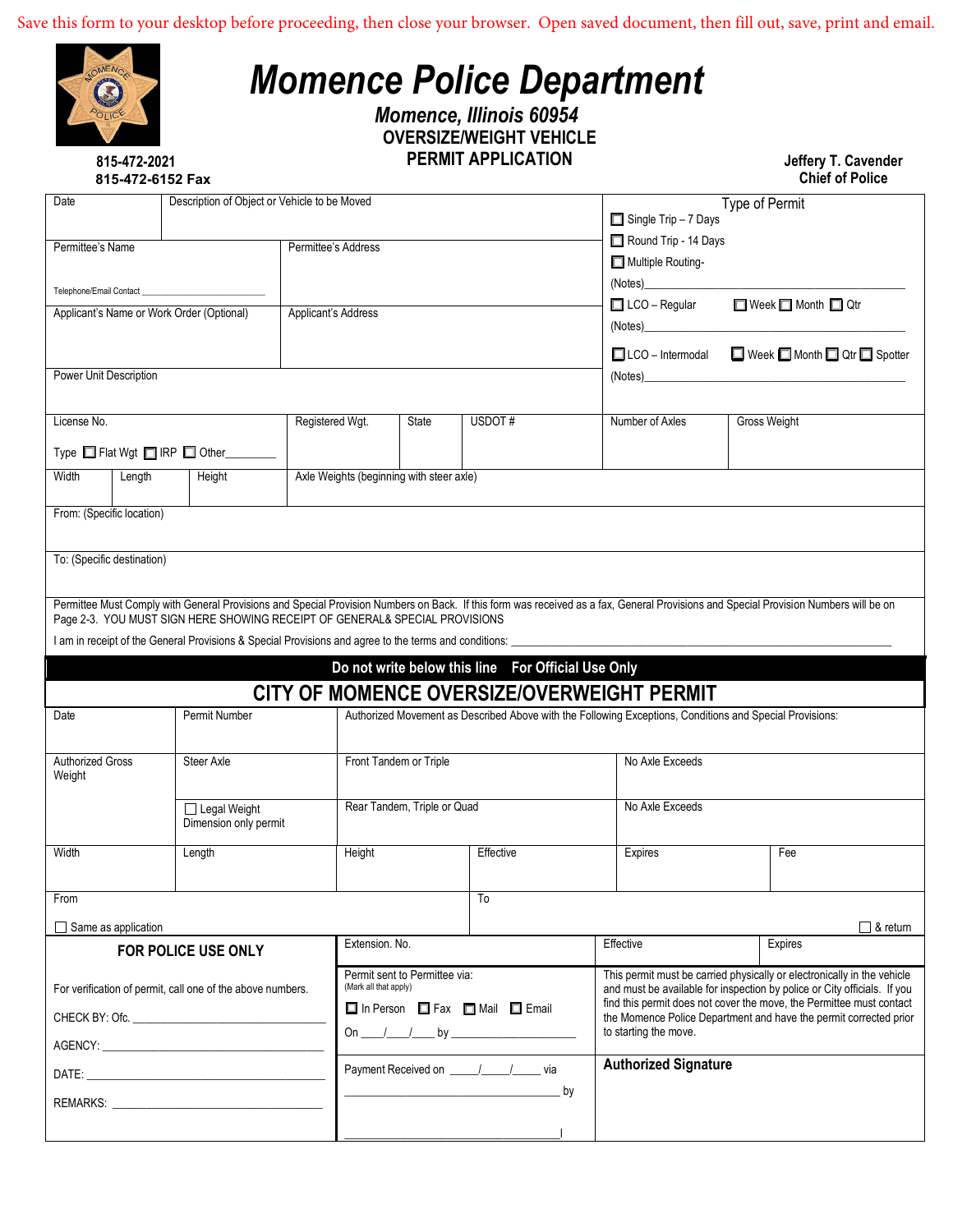# **GENERAL PERMIT PROVISIONS**

**AGREEMENT:** The acceptance of the permit by the grantee constitutes an agreement that the movement will be made strictly in compliance with the terms set forth in the permit. Undertaking the move is prima facie evidence of acceptance of the permit.

**JURISDICTION:** The permit is effective only insofar as the City has maintenance jurisdiction and does not release the grantee from complying with other existing laws that may apply to the movement. The City of Momence has no authority to issue permits for moves over streets or highways not under its control or maintenance jurisdiction.

#### **SCOPE:**

- A. All applications for permits are given full consideration. Permits for proposed moves may be issued when:
	- 1. The highways and bridges will not be unduly damaged; and<br>2. The safety of the traveling public will be adequately protecte
	- The safety of the traveling public will be adequately protected.
	- 3. Consideration has been made for safety and increased highway/structure wear.
- B. A permit may also be issued when substantial benefits will be realized by a large segment of the public and potential damage and safety problems can be resolved.
- C. This permit process is the official detailed policy written to provide a uniform system for issuing oversize and overweight permits and is authorized by the Illinois Vehicle Code under 625 ILCS 5/15-301.
- D. Questions regarding permits or permit policies should be directed to the Momence Police Department at 815-472-2021

A permit shall be required for the movement of any vehicle or combination of Oversize/Overweight vehicle(s) with a non-divisible load on roadways and bridges within the jurisdiction of the City of Momence which exceeds the dimensions and weights permitted for the particular roadways to be traversed.

For a shipping container to be considered a non-divisible load and eligible to be hauled under an Oversize/Overweight permit issued by the City of Momence, it must be in a sealed shipping container for international shipment and in route for import or export to/from a foreign country. Upon request from law enforcement or City of Momence officials, the driver must present documentation, such as a bill of lading or manifest that specifically ties the sealed container being moved to the container listed in the documentation through the unique container number (consists of 4 letters and 7 numbers). The documentation must also clearly state the foreign country destination or origin of that container. Failure to produce such documentation shall result in the load being considered a divisible load and ineligible to be permitted.

Furthermore, Intermodal Oversea Container Permits must comply with the same axle spacing requirement as the Illinois Department of Transportation.

Axle Spacing Requirements: The spacing requirements for all overweight loaded routine and LCO permits, as well as all towed routine permits, are as follows:

- 1) The spacing between the steer axle and the first axle on the tractor tandem may not be less than 8 feet 1 inch;
- 2) The spacing between the last axle on the tractor and the first axle of the trailer may not be less than 18 feet 6 inches;
- 3) The sum of all axle spacing's must be at least 43 feet 6 inches

**OVERWEIGHT MOVEMENTS:** An overweight permit authorizes the movement of a vehicle or a reasonably disassembled single object loaded on a vehicle combination. If stated in the permit, the object may include an attachment, however, it must be securely mounted on the object being moved. The attachment may not be hauled as a separate object on the vehicle combination.

As a result, failure to comply with these requirements for the load may be considered to be running without a permit and subject to be fined back to legal weight.

**LOCATIONS WHERE PERMIT IS NOT VALID:** The permit is not valid on any highway or bridge posted for a load limit less than the gross weight of the move, on any highway closed to traffic, and on any highway not maintained by the City of Momence

**AUTHORIZED TIMES OF MOVEMENT:** Oversize movements are authorized from one half hour before sunrise to one half hour after sunset, Monday through Friday, and from one half hour before sunrise until noon, Saturday, Movements are further restricted on specified holidays, beginning at noon the day preceding the holiday or the holiday weekend. The specified holidays are: New Years Day, Memorial Day, Independence Day, Labor Day, Thanksgiving Day and Christmas Day. Overweight (only) permit movements are not restricted by time, day or holiday.

**HIGHWAY CONDITIONS:** Movements shall not be made when highway is covered with snow or ice.